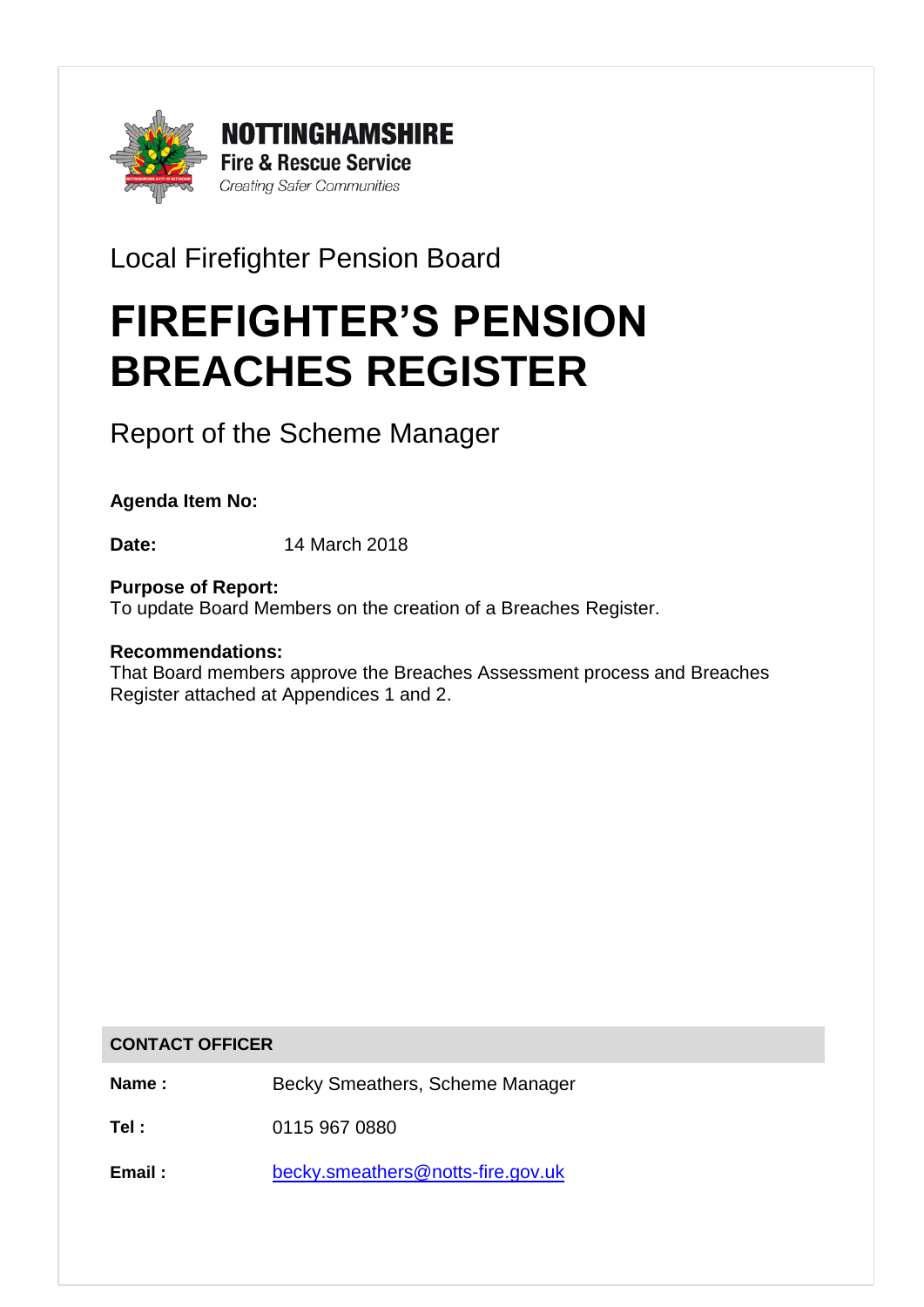## **1. BACKGROUND**

- 1.1 The Pensions Act 2004 requires that The Pension Regulator must be informed of breaches to the law where that breach is likely to be of material significance.
- 1.2 A breach is where a legal duty relevant to the administration of the scheme hasn't been or isn't being complied with: this could relate for instance to keeping records, internal controls or calculating benefits.
- 1.3 The Pensions Regulator recommends that the pension scheme should have adequate procedures that enable breaches of the law to be considered and reported. This includes having a system to record breaches even if they are not reported to the regulator.

## 2. REPORT

- 2.1 Whilst previous breaches have been considered, and where necessary reported to the Pensions Regulator, there is currently no systematic method of capturing where potential breaches have been identified, reviewed and what subsequent action has been taken.
- 2.2 The following people are required to report breaches to the Pensions Regulator:
	- Scheme Manager;
	- Pension Board Members;
	- Employer;
	- Professional Advisor;
	- Scheme Administrator:
	- Any advisor to the Scheme Manager
- 2.3 The Local Government Association have recently issues some suggested templates for assessing breaches. These have been used to draw up a NFRS breach assessment template, register and associated guidance. These can be found at Appendices 1 and 2.
- 2.4 The assessment considers the cause, effect, reaction and wider implications of the breach. Each of these is then assessed according to whether it is of material significance by using the Red / Amber / Green assessment tool as recommended by the Pensions Regulator. Further details can be found in Appendix 1.
- 2.5 The assessment should, in normal circumstances be completed within 4 weeks of the breach first coming to light, signed by the Scheme Manager and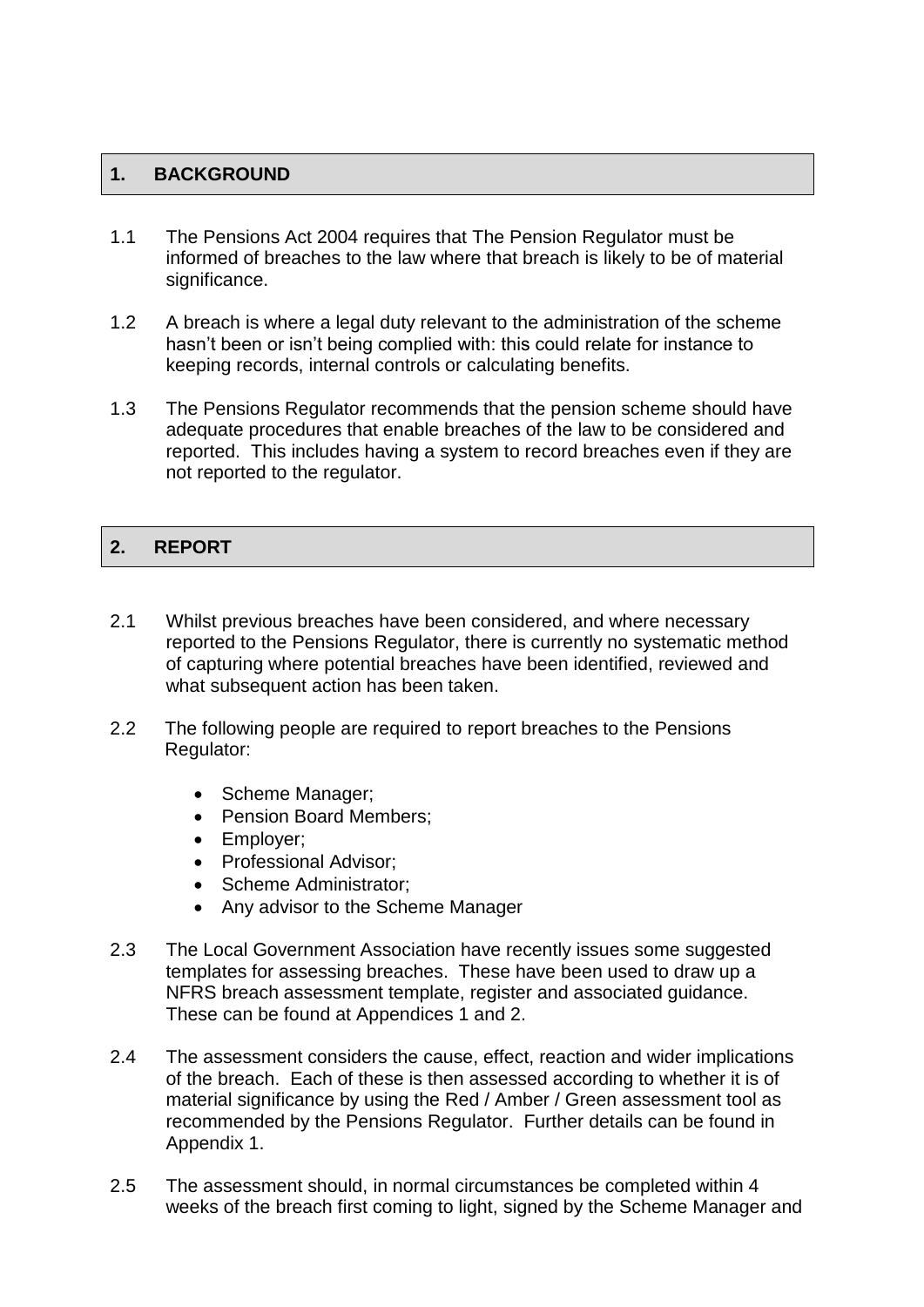reported back to the Pensions Board and Policy and Resources Committee at the earliest opportunity.

## **3. FINANCIAL IMPLICATIONS**

There are no financial implications arising directly from this report. Any financial implications for the Authority will be reported to the Finance and Resources **Committee.** 

#### **4. HUMAN RESOURCES AND LEARNING AND DEVELOPMENT IMPLICATIONS**

There are human resources implications arising directly from this report, in that pension matters affect most employees. HR department staff are fully involved in pension issues to ensure that human resources implications are taken into account.

## **5. EQUALITY IMPACT ASSESSMENT**

An equality impact assessment has not been carried out as this is not a new policy.

## **6. CRIME AND DISORDER IMPLICATIONS**

There are no crime and disorder implications arising from this report.

## **7. LEGAL IMPLICATIONS**

The Public Service Pensions Act 2013 introduced a framework for the governance and administration of public service pension schemes. This report aims to fulfil the requirement for Pension Board members to assist the Scheme Manager in ensuring that effective administration arrangements are in place.

## **8. RISK MANAGEMENT IMPLICATIONS**

There are a number of risks relating to the firefighter pension schemes, and these have been presented to the Board in the form of a risk register. The Scheme Manager is responsible for ensuring that the risks identified are appropriately managed. All of the issues outlined in this report are being, or have been dealt with by close co-operation between the pension administration team and Officers.

## **9. RECOMMENDATIONS**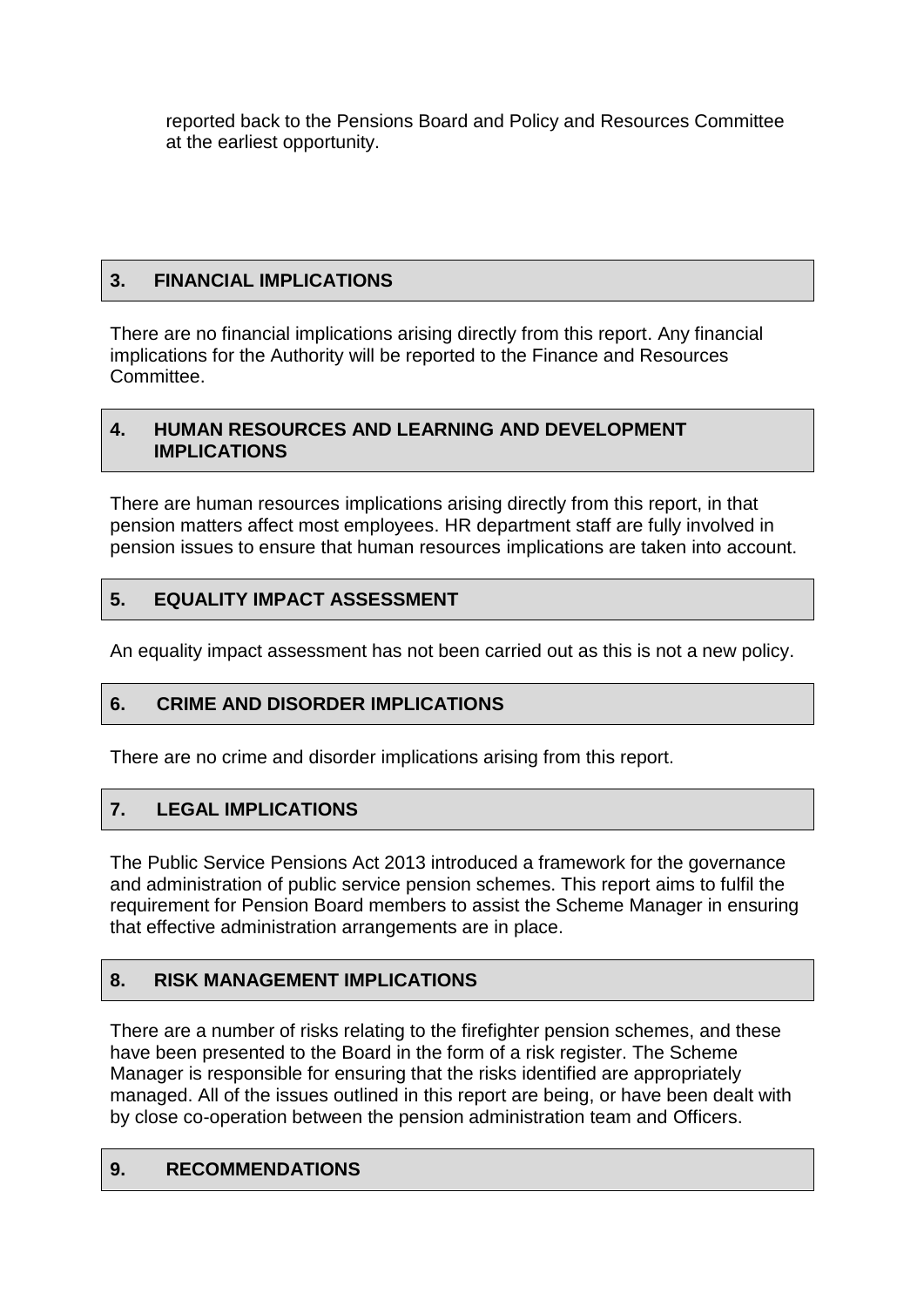That Board members approve the Breach Assessment template and Breach Register as attached at Appendices 1 and 2.

## **10. BACKGROUND PAPERS FOR INSPECTION (OTHER THAN PUBLISHED DOCUMENTS)**

None.

BECKY SMEATHERS **SCHEME MANAGER**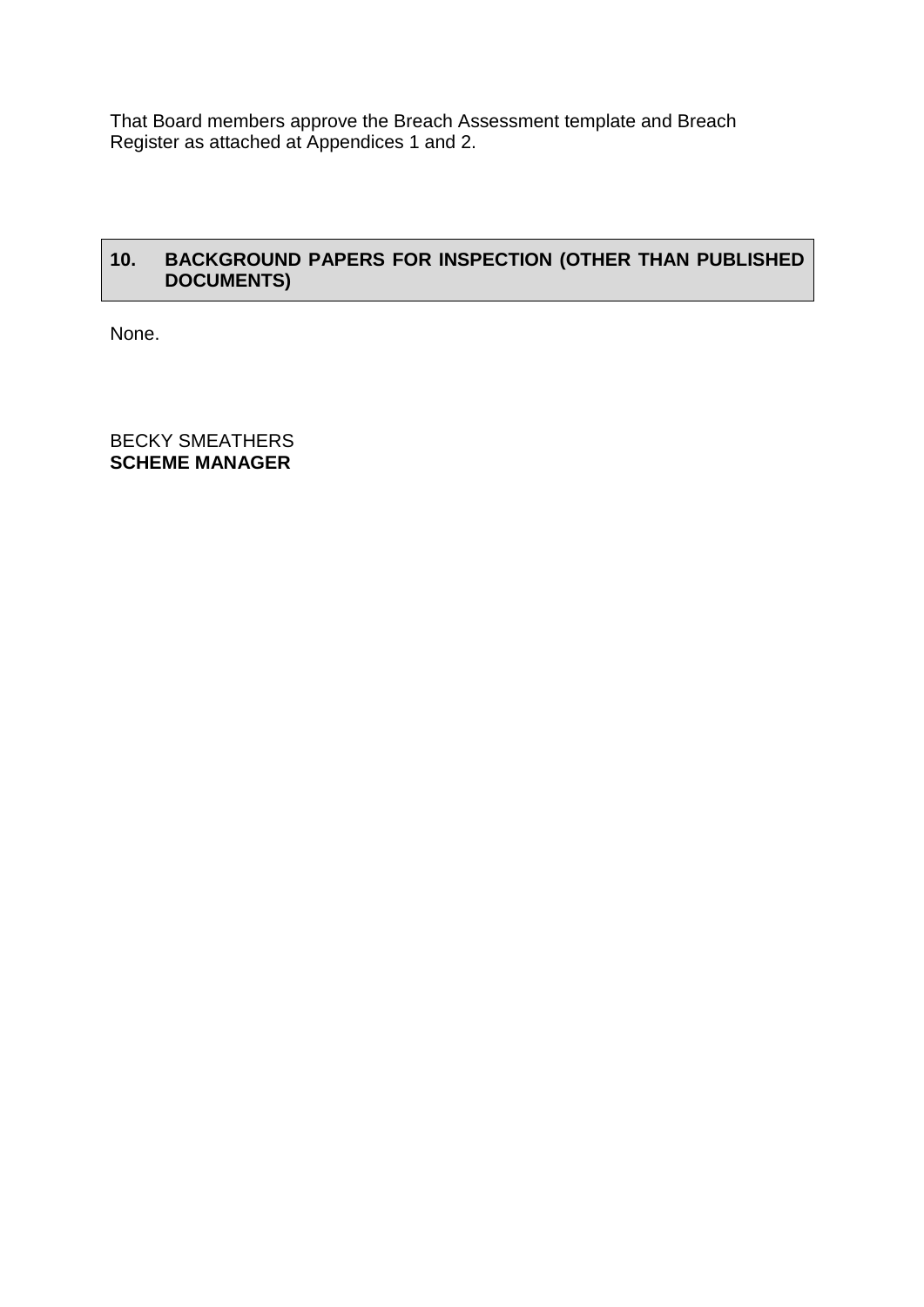**Appendix 1**

## **NFRS Breach Assessment Template**

## **Registered Breach Number (from Register):**

**Date:**

**Person Completing Assessment:**

**Breach Identified by:**

How was breach identified – eg informed by scheme manager, picked up from technical notes / LGA bulletins

**Details:** Brief details of breach being assessed.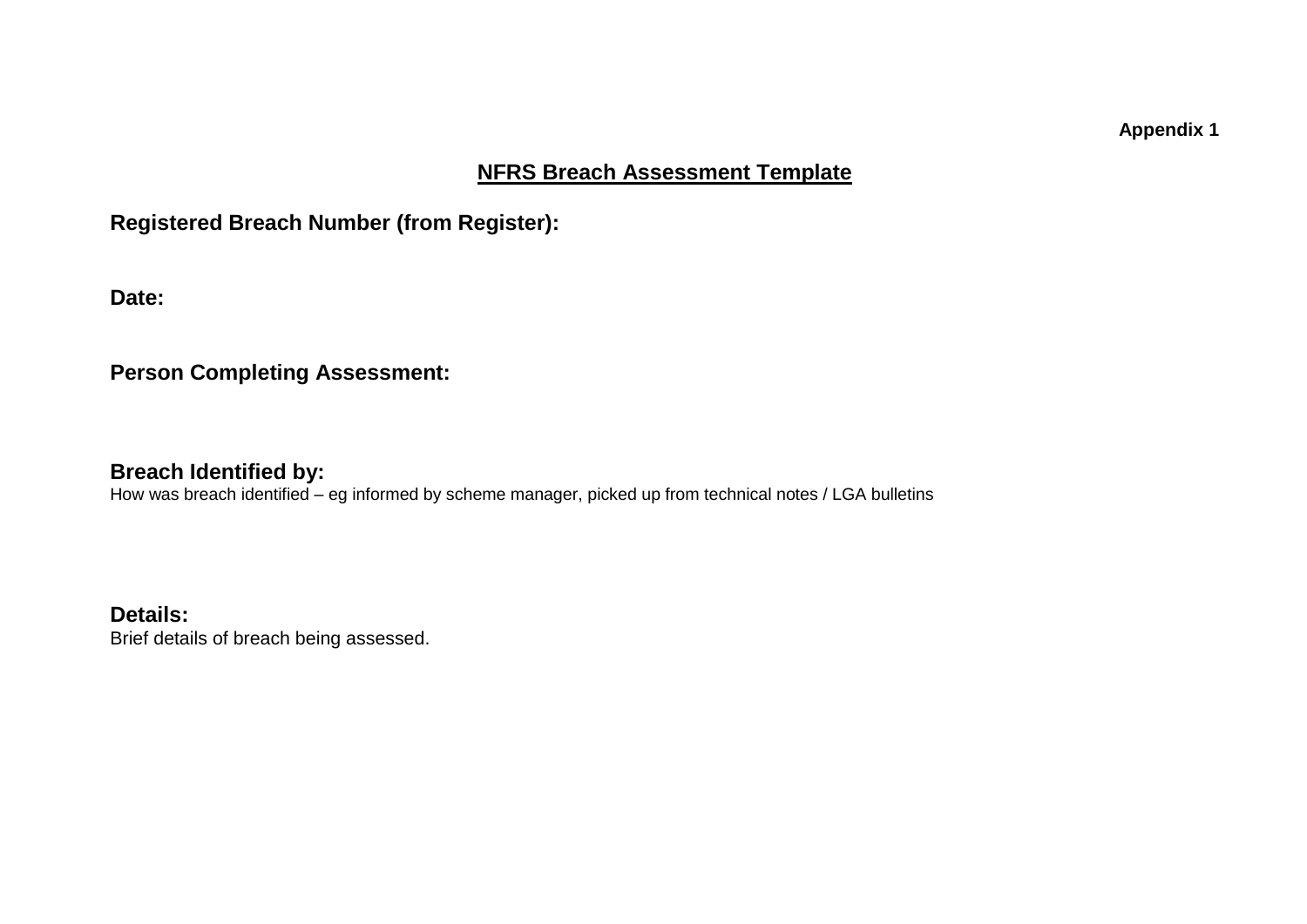## **Using attached guidance comment on the four areas and score red, amber or green**

|              | Cause | <b>Effect</b> | Reaction | <b>Wider Implications</b> |
|--------------|-------|---------------|----------|---------------------------|
| Red          |       |               |          |                           |
|              |       |               |          |                           |
|              |       |               |          |                           |
|              |       |               |          |                           |
|              |       |               |          |                           |
|              |       |               |          |                           |
|              |       |               |          |                           |
| <b>Amber</b> |       |               |          |                           |
|              |       |               |          |                           |
|              |       |               |          |                           |
|              |       |               |          |                           |
|              |       |               |          |                           |
|              |       |               |          |                           |
|              |       |               |          |                           |
| Green        |       |               |          |                           |
|              |       |               |          |                           |
|              |       |               |          |                           |
|              |       |               |          |                           |
|              |       |               |          |                           |
|              |       |               |          |                           |
|              |       |               |          |                           |
|              |       |               |          |                           |
|              |       |               |          |                           |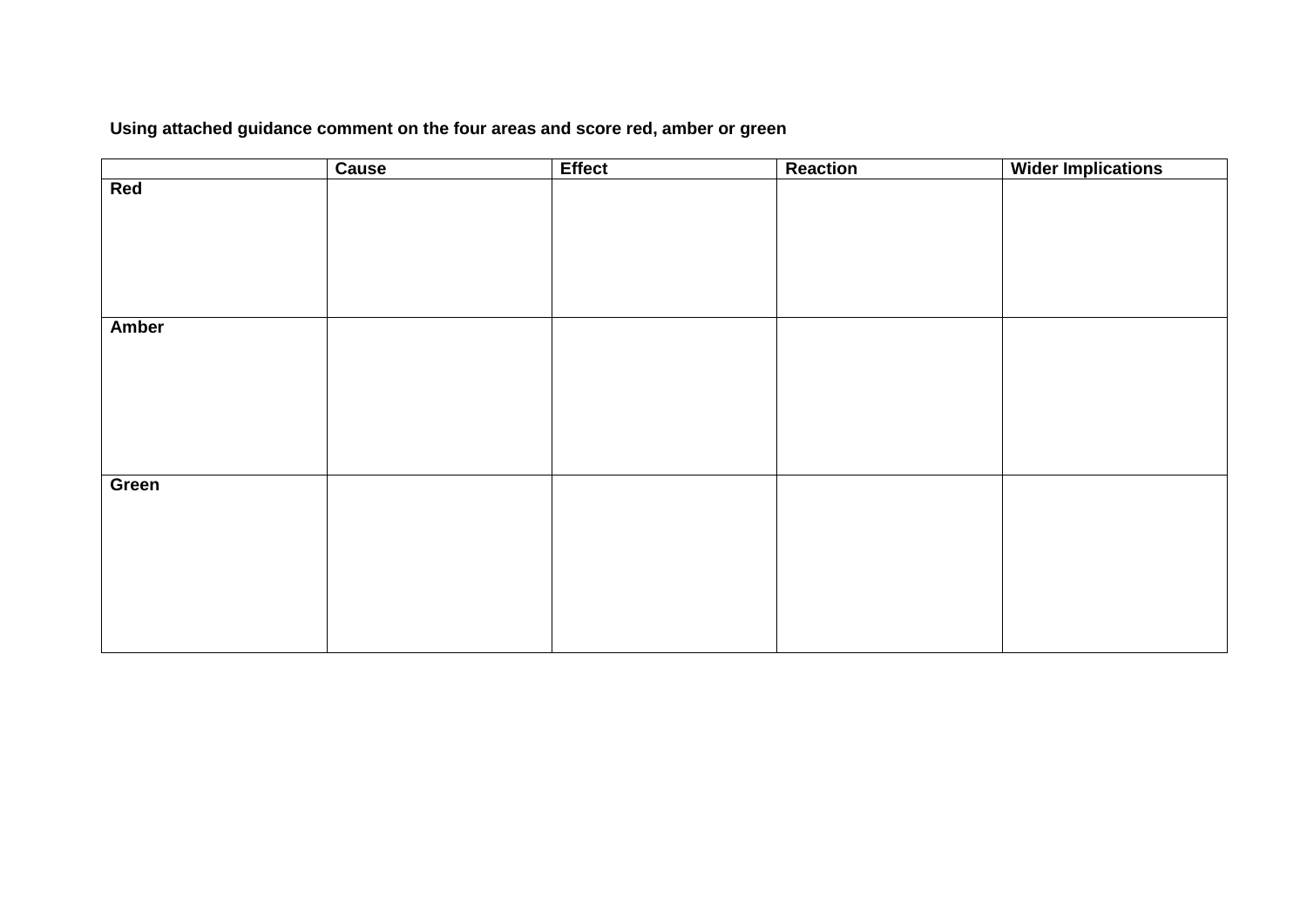## **Action**

What is course of action in response to the breach?

## **History / Frequency**

Has this breach occurred before and with what frequency?

## **Decision**

| Report as Material Breach |  |
|---------------------------|--|
| Recorded as Breach        |  |

Note that where a breach is reportable as a serious breach, it should be reported to the Pensions Regulator without unnecessary delay. A decision is expected to be reached within working weeks of the breach being identified unless there is reason that this deadline cannot be met. In this instance, the reason should be recorded and new deadline set according to the information available.

Assessed by:

Date of Assessment: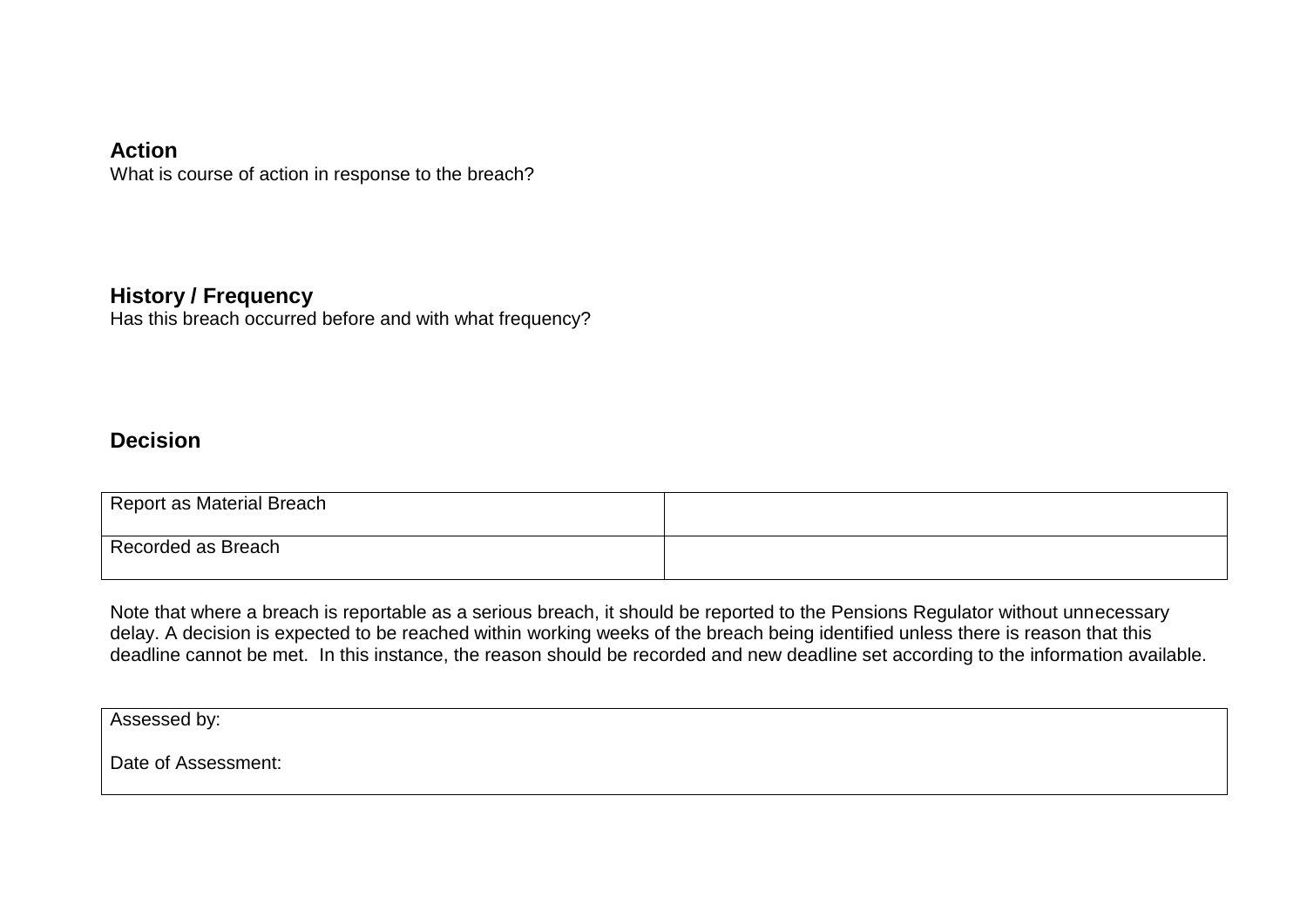Who else has been consulted regarding assessment?

Signed by Scheme Manager:

The assessment should normally be signed by the Scheme Manager.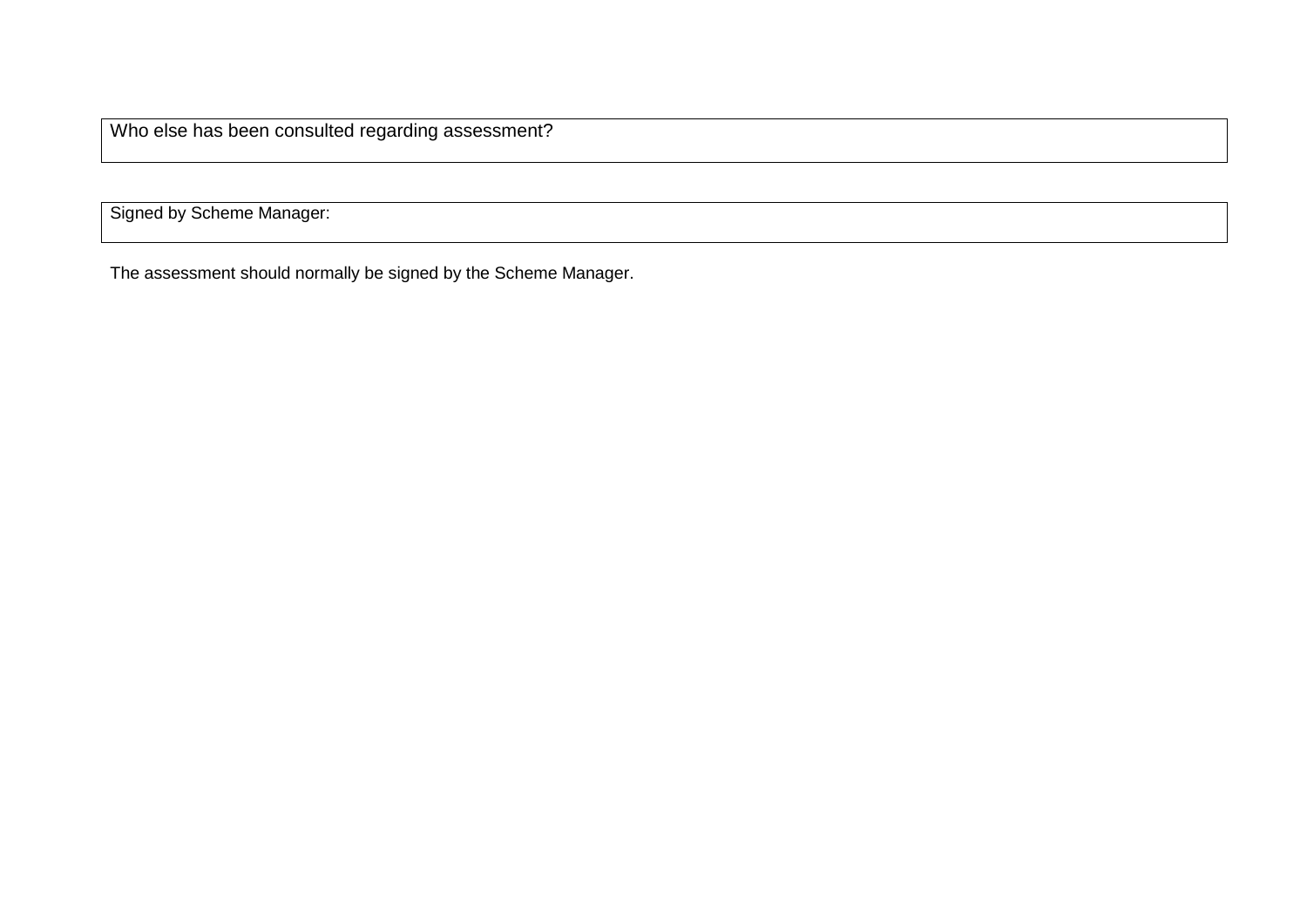## **Guidance for completing the Assessment**

## **Cause**

You need to have reasonable cause to believe that a breach has occurred, not just a suspicion. Where a breach is suspected you should carry out further checks. However the regulator should be contacted without delay if you become aware of either theft, suspected fraud or other serious offence and you are also concerned that by making further checks there is a risk of either alerting those involved or hampering the actions of the police or regulatory authority.

Some causes are likely to be of more concern to the regulator than others.

Here are some examples:

- acting, or failing to act, in deliberate contravention of the law
- dishonesty
- incomplete or inaccurate advice
- poor administration, ie failure to implement adequate administration procedures
- poor governance
- slow or inappropriate decision-making practices

When deciding whether a cause is likely to be of material significance you should also consider whether:

- the breach has been caused by an isolated incident such as a power outage, fire, flood or a genuine one-off mistake
- there have been any other breaches (reported to the regulator or not) which when taken together may become materially significant

# **Effect**

You will need to consider the effects of any breach when deciding whether to report it.

Bearing this in mind, the causes and effects below are considered likely to be of material significance to the regulator:

• Pension board members not having the appropriate degree of knowledge and understanding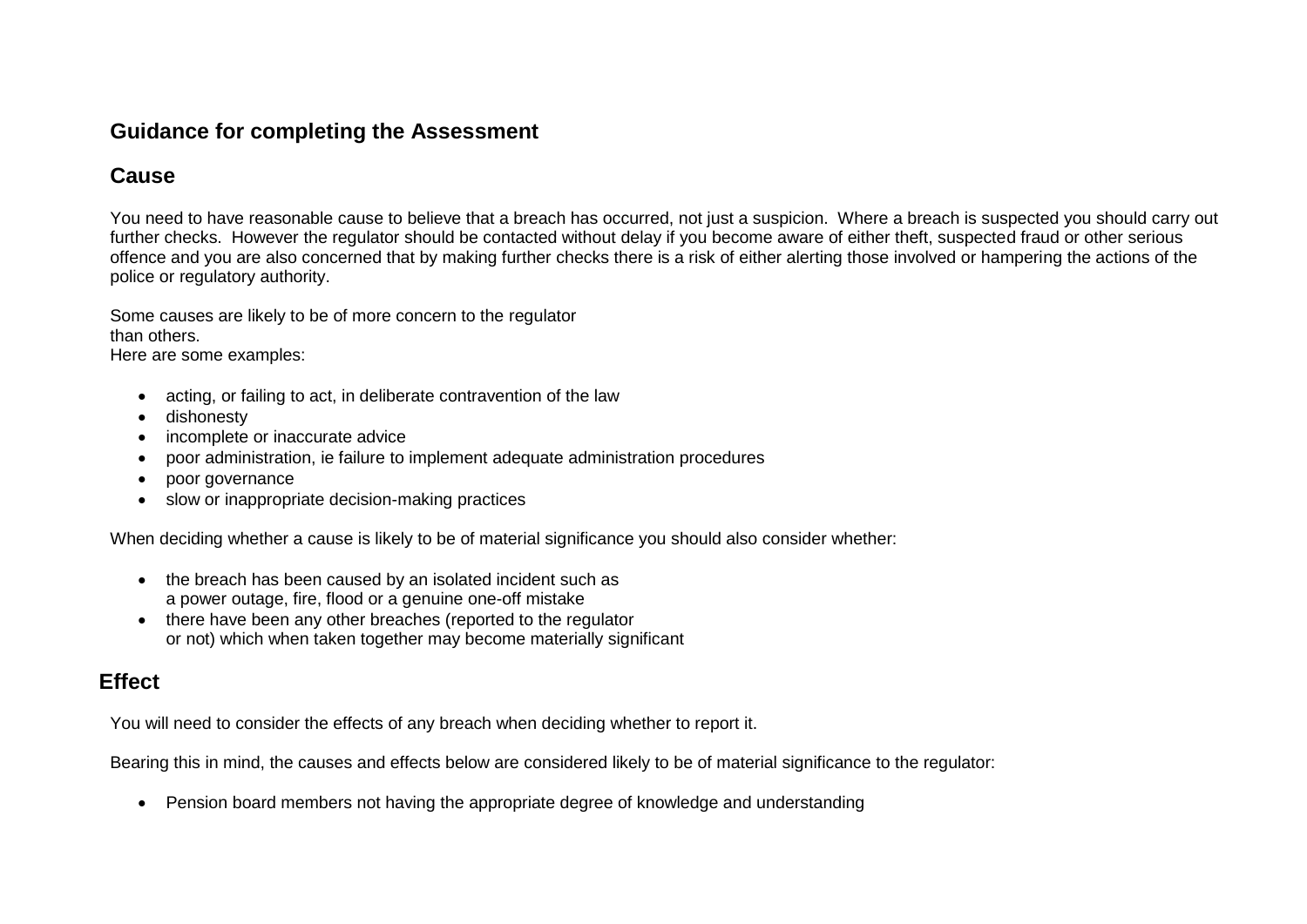- Pension board members having a conflict of interest
- Adequate internal controls not being established and operated
- Accurate information about benefits and scheme administration not being provided to the scheme members and others
- Appropriate records not being maintained
- Pension board members having misappropriated assets of the scheme or being likely to do so
- Any other breach

## **Reaction**

The reaction to a breach should be taken into account when assessing whether the breach is likely to be of material significance to the regulator.

For example the regulator will not normally consider a breach to be materially significant where:

- prompt and effective action has been taken to investigate and correct the breach
- processes are in place to minimise the risk of the breach happening again
- those affected have been notified, where appropriate.

However, when considering whether to report the breach you should consider collectively the cause, effect, reaction and wider implications of the breach, not the reaction to the breach alone.

Where you do not know the facts or events around a suspected breach, you may want to check with the pension board or scheme manager or with others who are in a position to confirm what has happened.

However, remember that it would not be appropriate to check in cases of theft, suspected fraud or other serious offences where discussions might alert those implicated or impede the actions of the police or a regulatory authority.

## **Wider Implications**

You should also consider the wider implications when deciding whether a breach must be reported.

The breach is likely to be of material significance to the regulator where the fact that a breach has occurred makes it more likely that: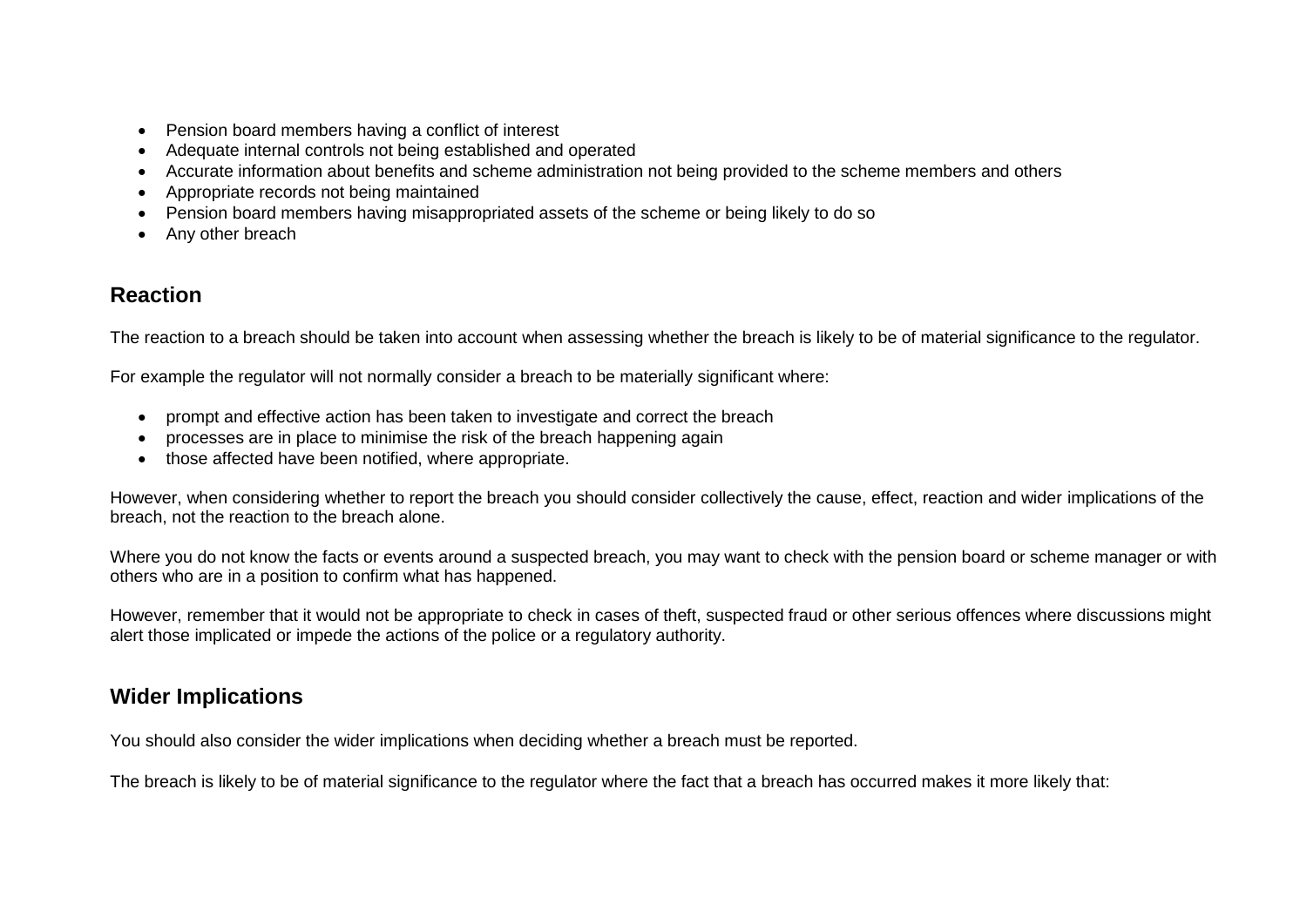- further breaches will occur within the scheme
- further breaches will occur in other schemes

Here are two examples:

- poor record-keeping or a lack of appropriate knowledge and understanding of pension board members are likely to result in multiple breaches
- a breach caused by a system failure is likely to cause additional breaches in other public service schemes that use the same system

# **Traffic Light Framework for Deciding Whether or not to Report**

**Red**

Where the cause, effect, reaction and wider implications of a breach when considered together are likely to be of material significance.

These must be reported to the regulator.

Example: Several members' benefits have been calculated incorrectly. The errors have not been recognised and no action has been taken to identify and tackle the cause or to correct the errors.

#### **Amber**

Where the cause, effect and wider implications of a breach, when considered together may be of material significance. They might consist of several failures of administration that, although not significant in themselves, have a cumulative significance because steps have not been taken to put things right. You will need to exercise your own judgement to determine whether the breach is likely to be of material significance and should be reported. The breach must still be recorded regardless of whether or not the breach is reported to the regulator.

Example: Several members' benefits have been calculated incorrectly. The errors have been corrected, with no financial detriment to the members. However, the breach was caused by a system error which may have wider implications for other public service schemes using the same system.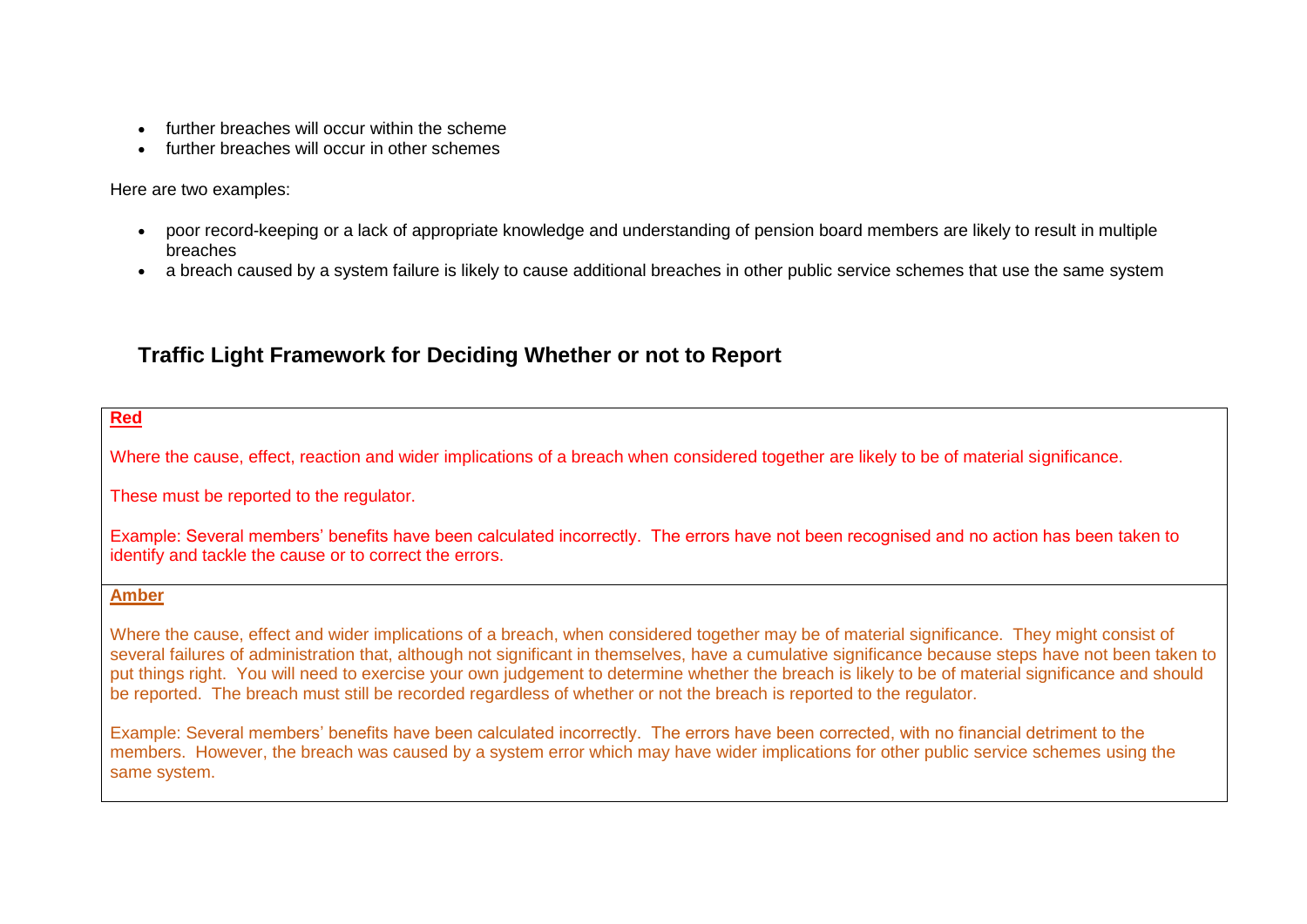#### **Green**

Where the cause, effect and wider implications of a breach, when considered together are not likely to be of material significance. These are recorded but not reported.

Example: A members' benefits have been calculated incorrectly. This was an isolated incident which has been promptly identified and corrected, with no financial detriment to the member. Procedures have been put in place to mitigate against this happening again.